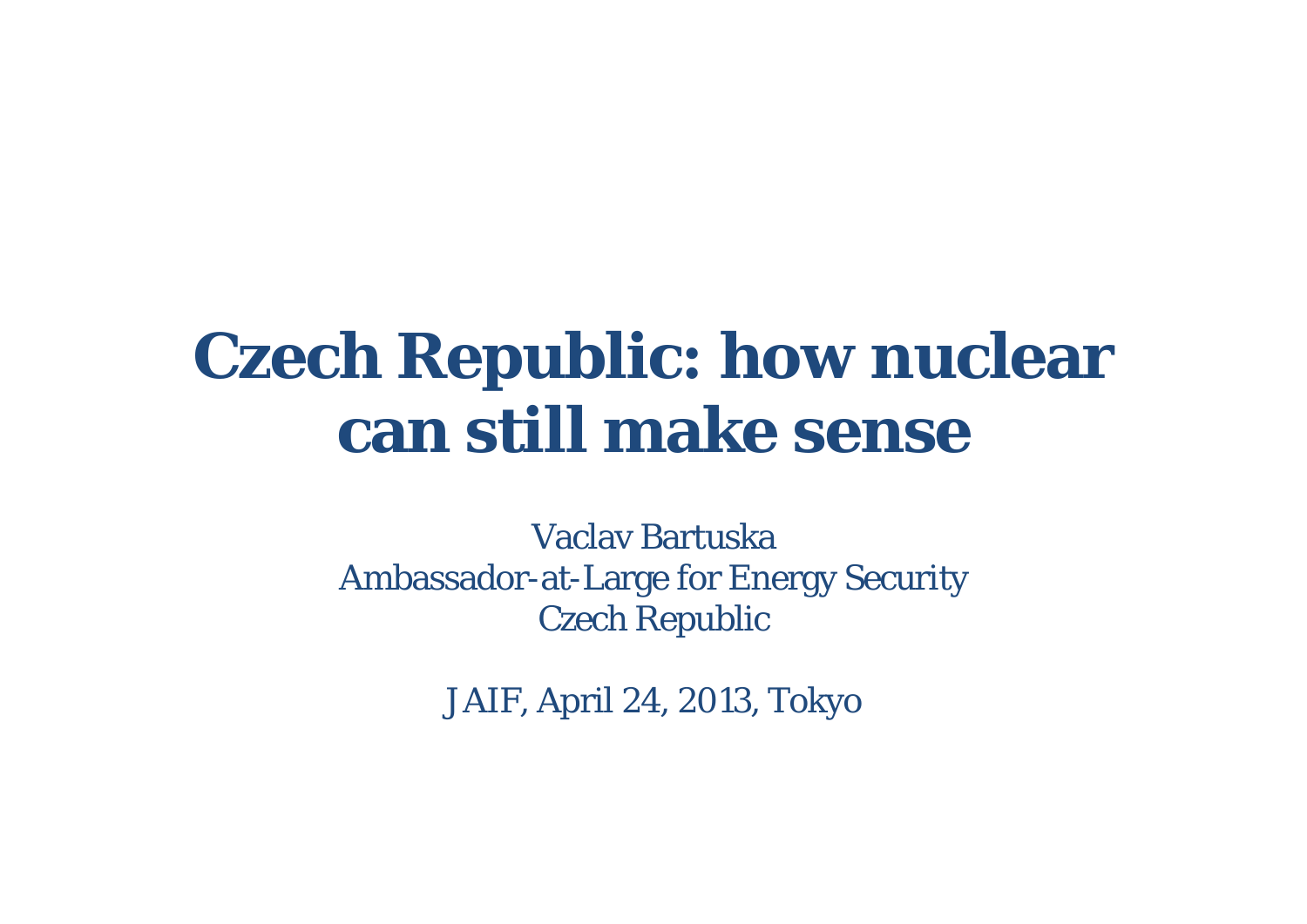## **Present energy mix**

- **Coal 60 %**
- **Nuclear 30 %**
- **Renewables 10 %**
- Czech Republic is EU's second biggest electricity exporter (after France)
- Six reactors (4.000 MW) are the most profitable part of the mix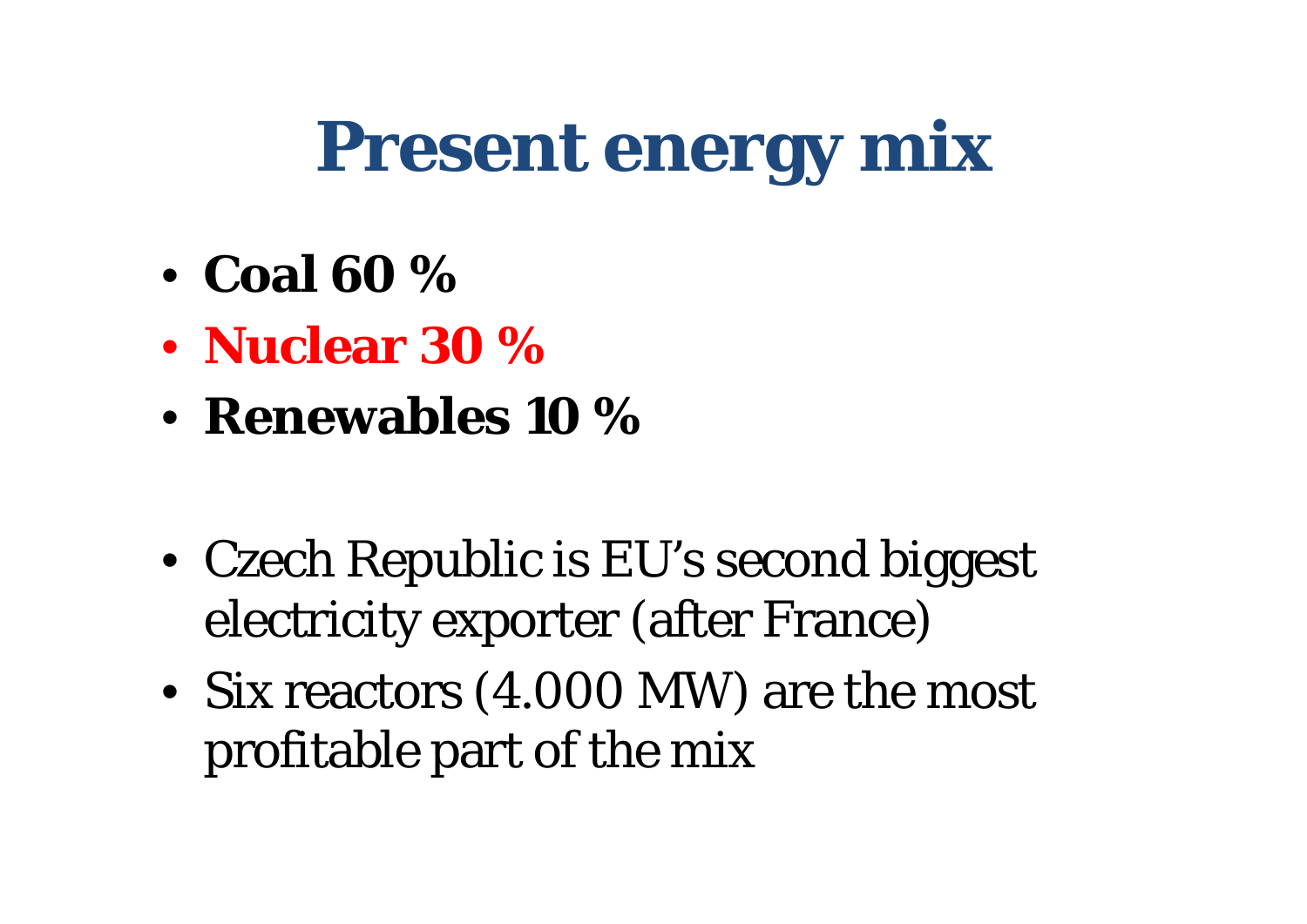# **Strategy 2030**

- **reduce coal to 30 %**
- **increase nuclear to 50 %**
- **Increase renewables to 20 %**
- Two more reactors at Temelin (No. 3+4), possibly one more at Dukovany (No. 5)
- Renewables: subsidies reduced to minimum, let market work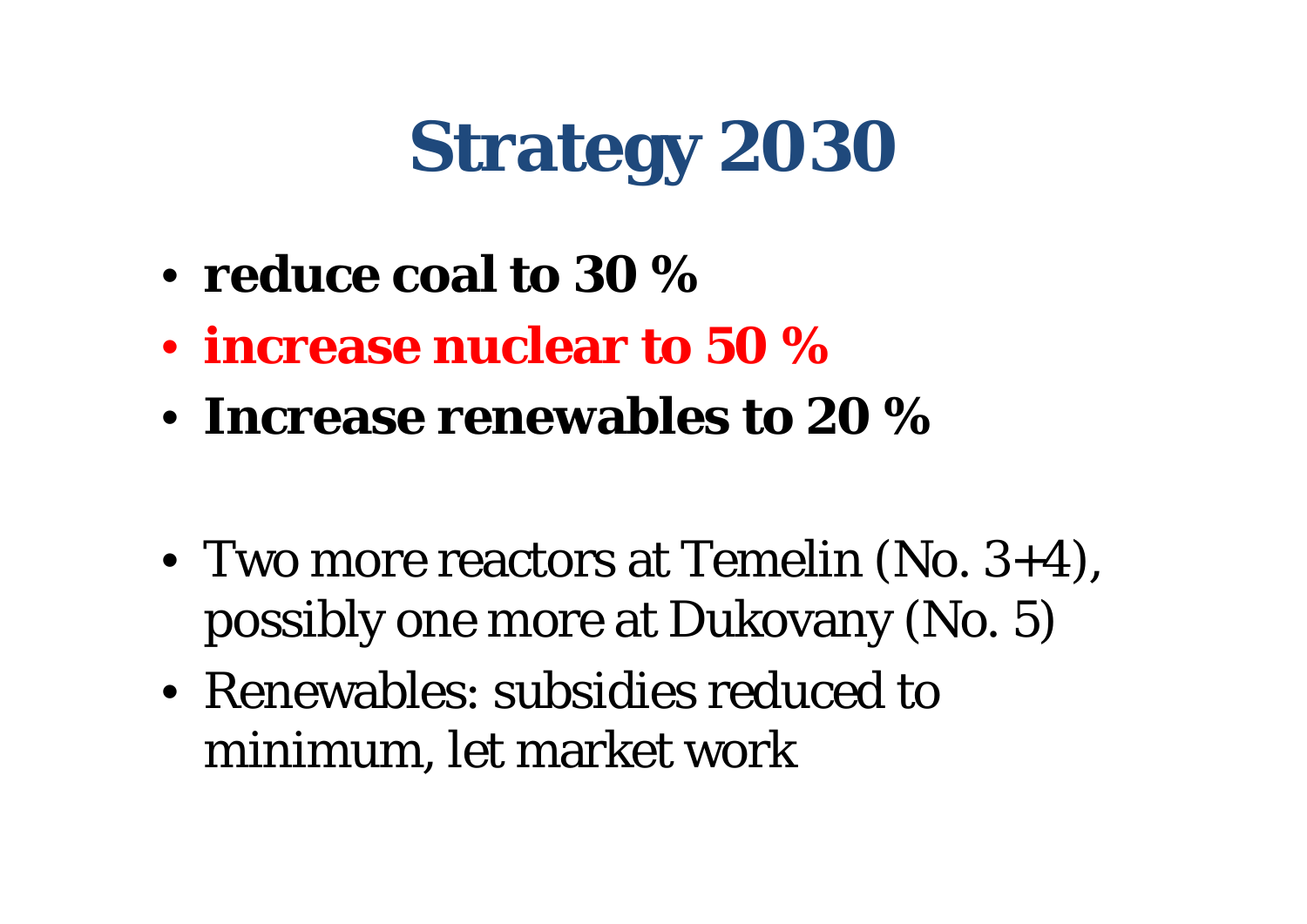# **Why nuclear**

- **Considered safe** (long-term public support at 70 %)
- **Credible nuclear regulator** (Ms. Drabova, Mr. Krs, Mr. Stuller et al.)
- **History:** Czechoslovakia manufactured 24 nuclear reactors & SGs, turbines, etc.
- **Makes economic sense**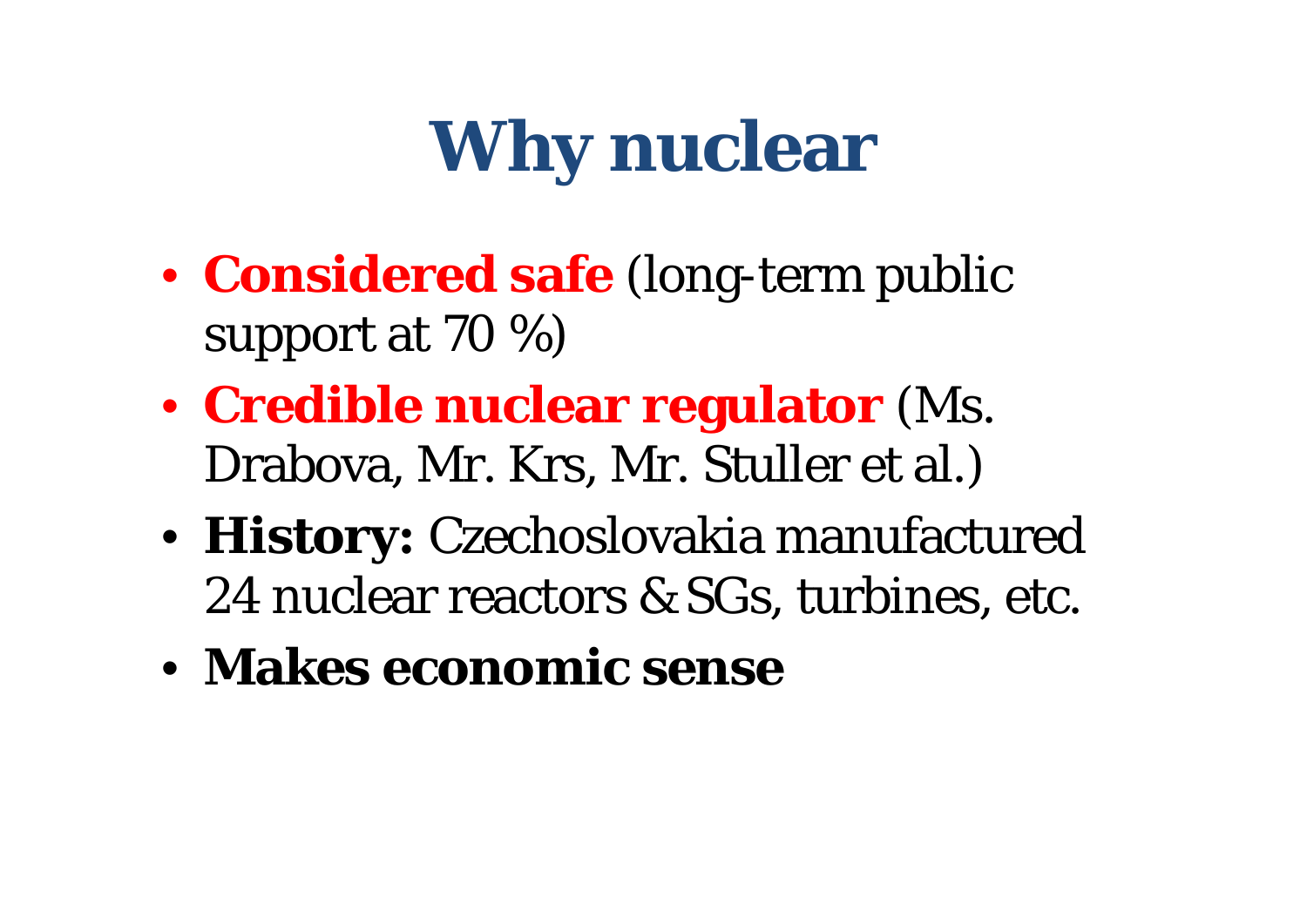## **Temelin tender**

- We know this is a **long-term committment**, we have done it before
- 2007: start
- 2009: short-list (**Areva, Rosatom, Westinghouse** )
- 2011: **tender documentation** (6.000 pages, 11.000 questions)
- 2012: **bids submitted**, Areva rejected (did not meet criteria)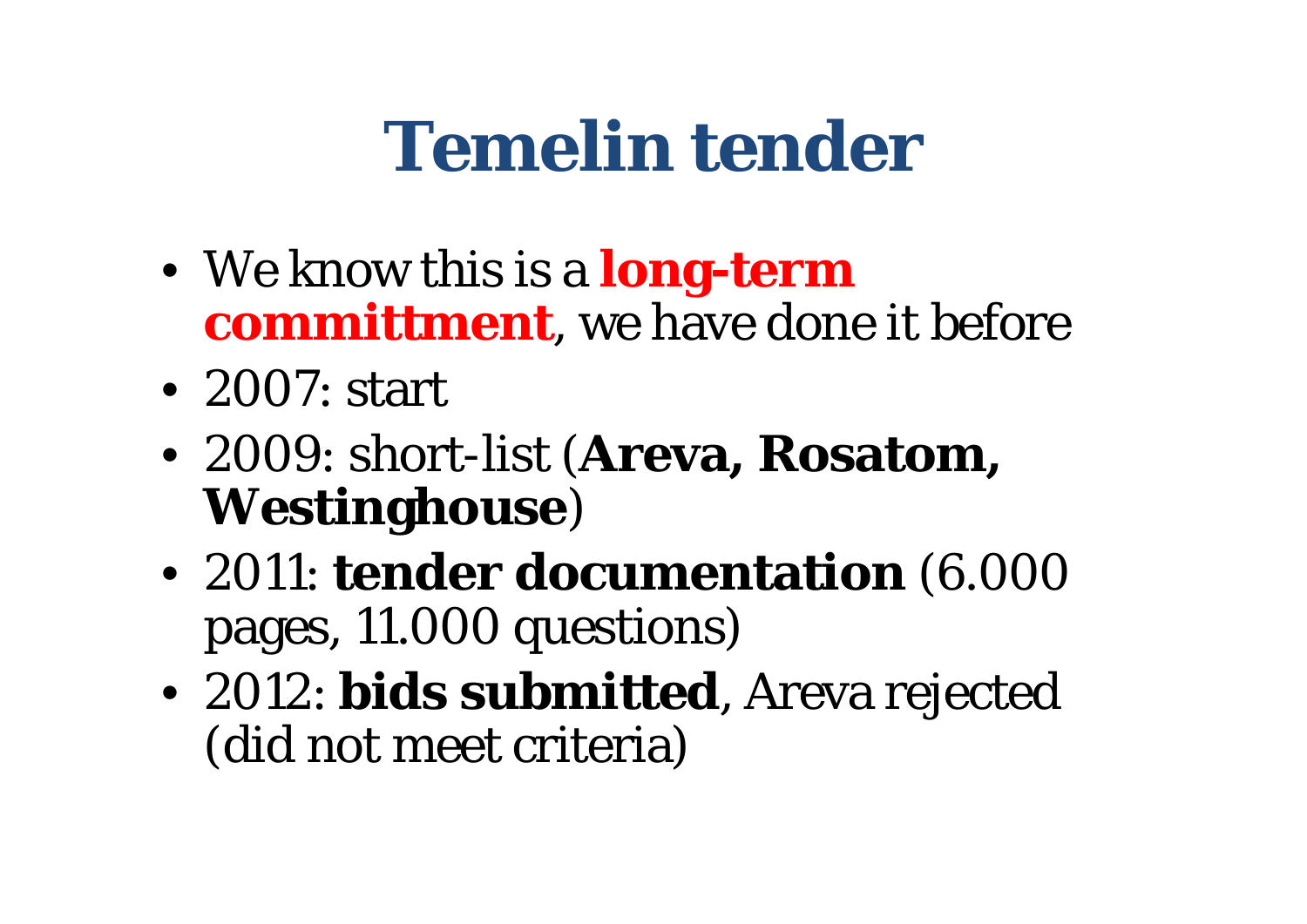## **Temelin tender – final stage**

- Last two: **Rosatom** and **Westinghouse**
- Pre-ranking sent to bidders in March 2013, both have a lot to improve
- Decision is summer 2013 **can also be not to choose anyone**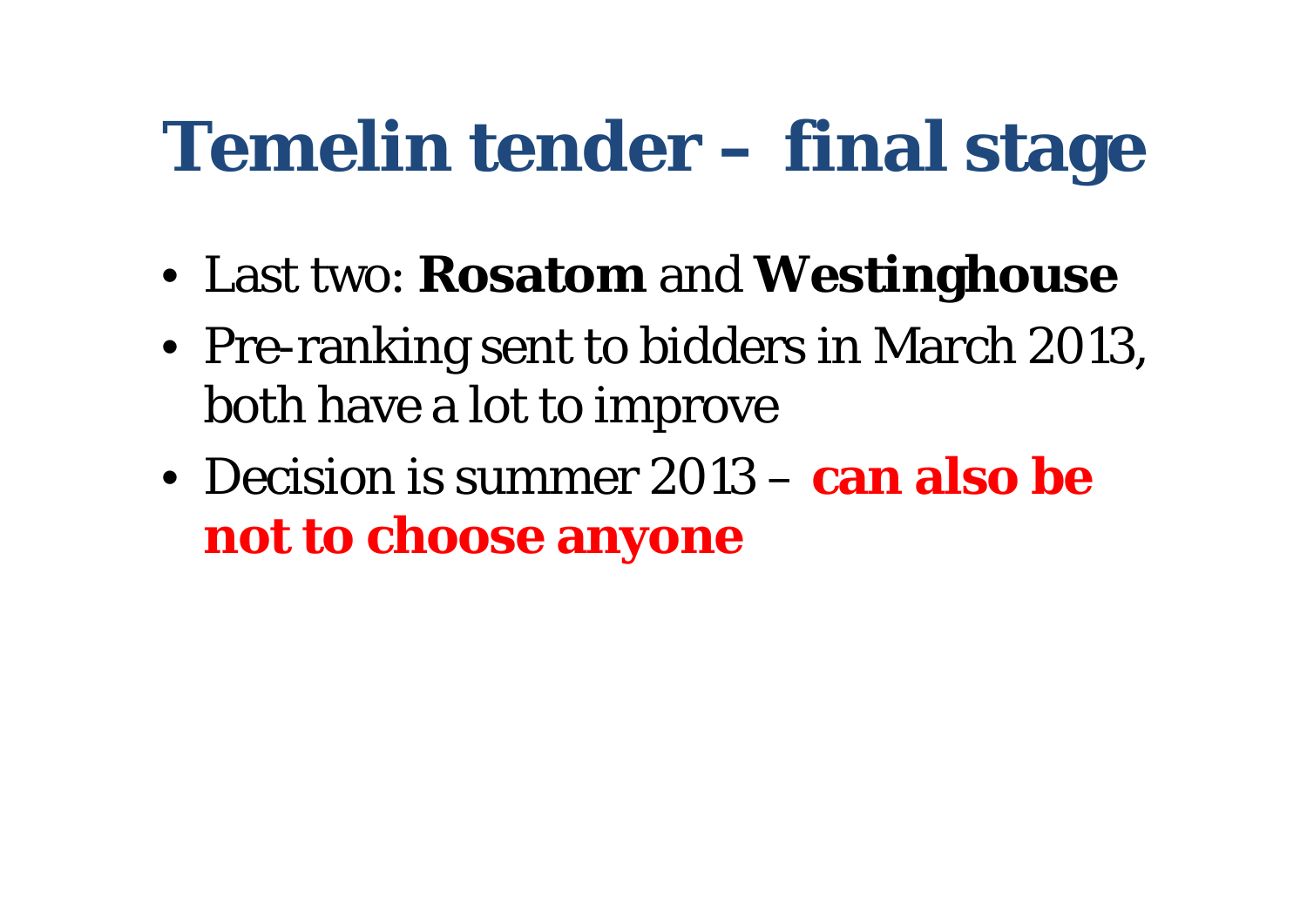## **Broader context – Security**

- We **expect more conflicts** for resources (not just the energy ones) in the world
- Having energy based on **safe sources**  (domestic coal, nuclear) makes sense
- Experience of **repeated gas crises**  (Russia-Ukraine): no gas-fired power stations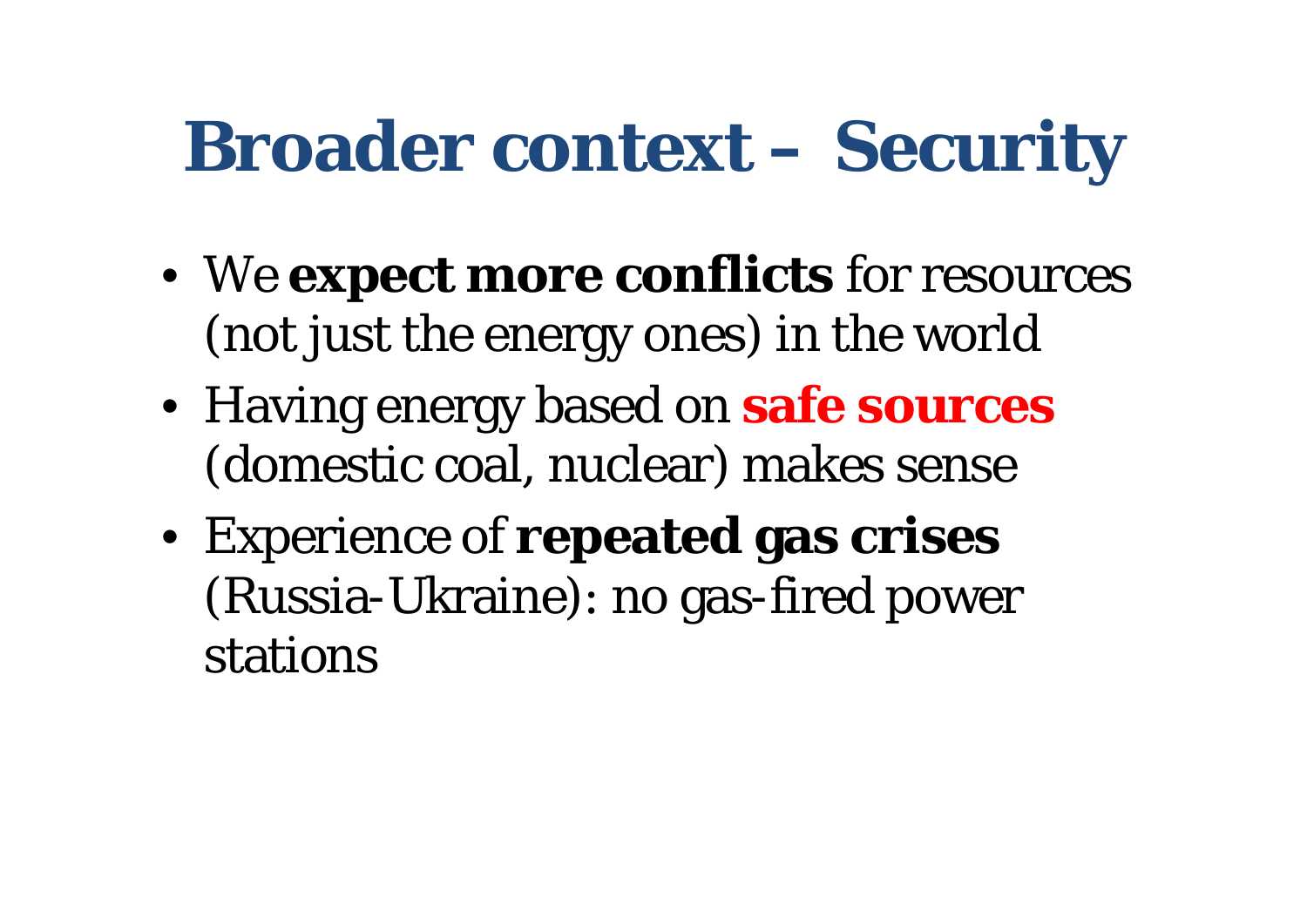#### **Broader context - Europe**

- **Proud to be member** of the EU
- **Freedom to choose** energy-mix
- "No talk of nuclear, please, we are Europeans" – yet **14 out of 27** have nuclear power stations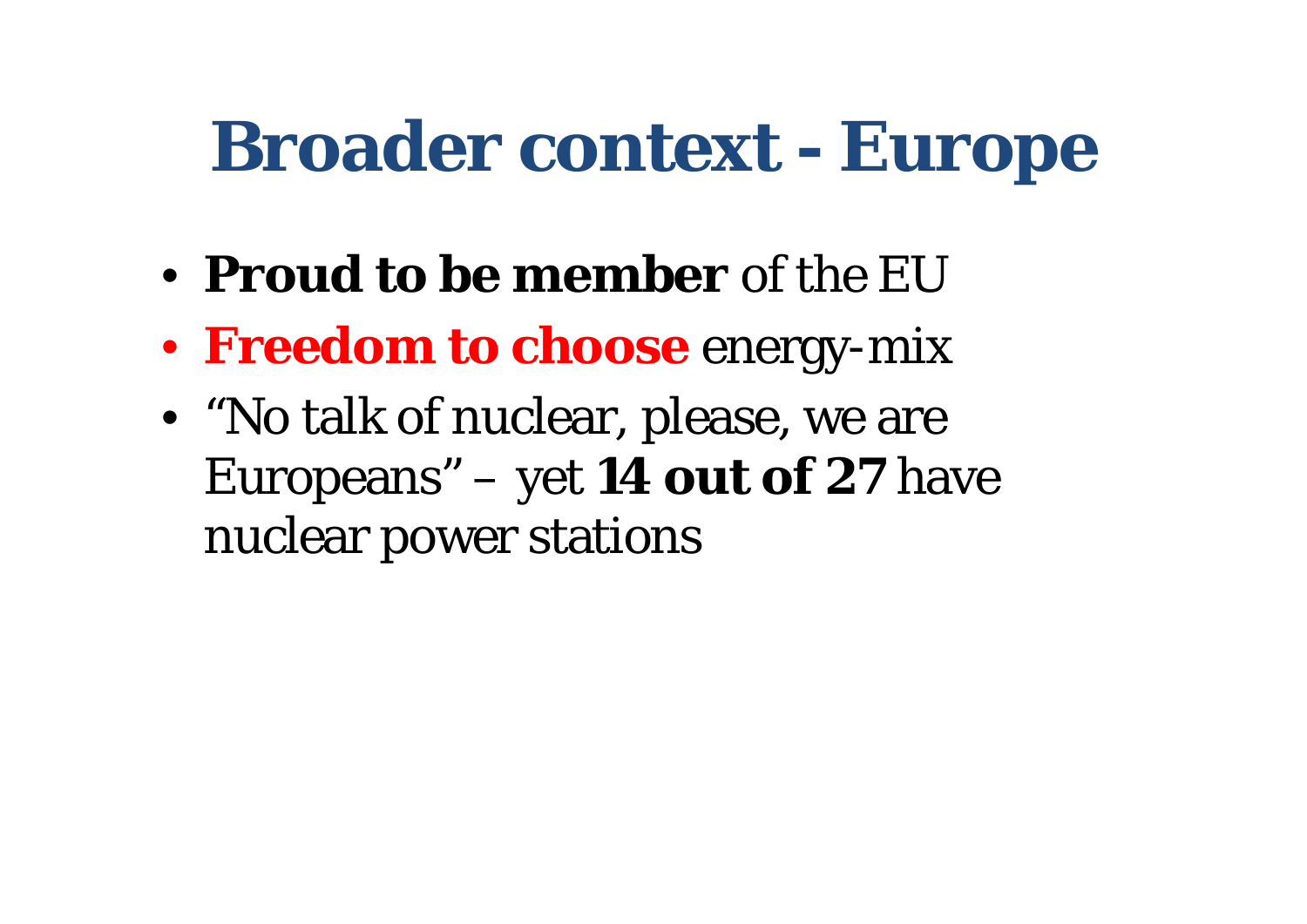# **Opponents**

- **Nuclear needs public opposition**: never trust energy companies
- Problem: less and less people understand physics, "hard sciences"
- **"I do not need electricity, I can watch my TV by candle light."**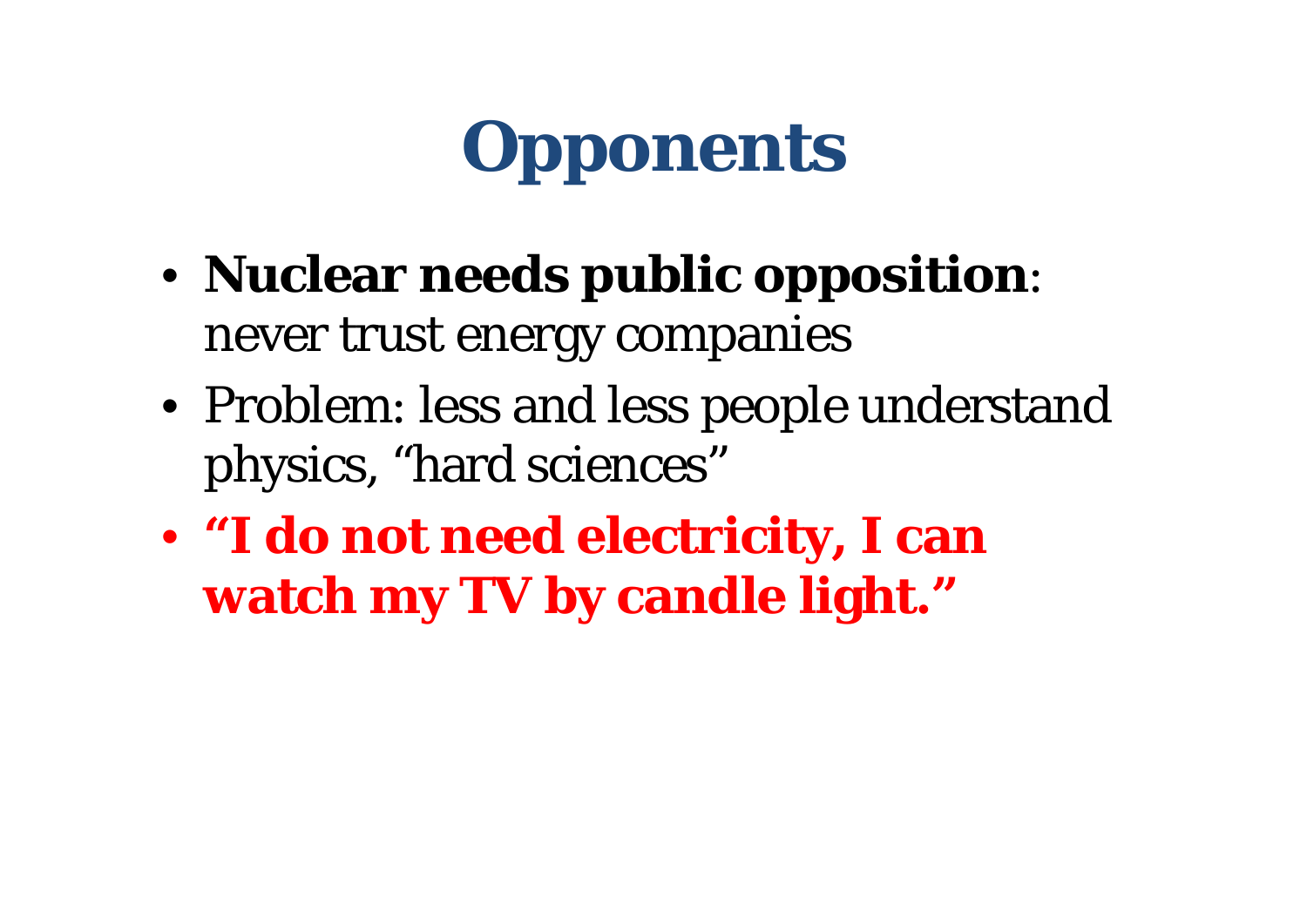#### **Future**

- **Nuclear has a future**, even in democracies
- **Loss of know-how** and broken supply chain are the biggest obstacle
- **Can we remain a technology society**  without enough young people studying Science & Engineering?